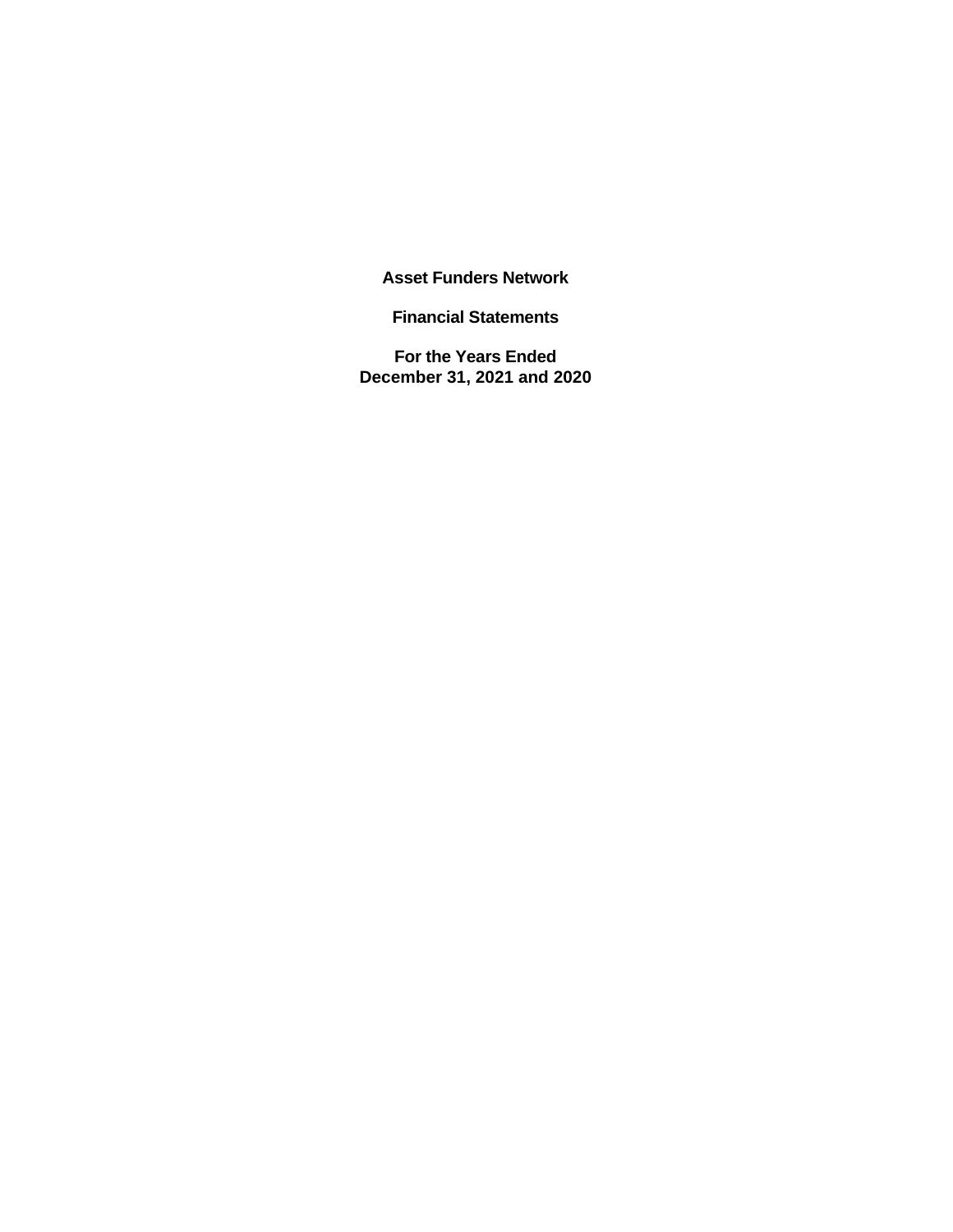## **Contents**

| <b>Financial Statements</b> |  |
|-----------------------------|--|
|                             |  |
|                             |  |
|                             |  |
|                             |  |
|                             |  |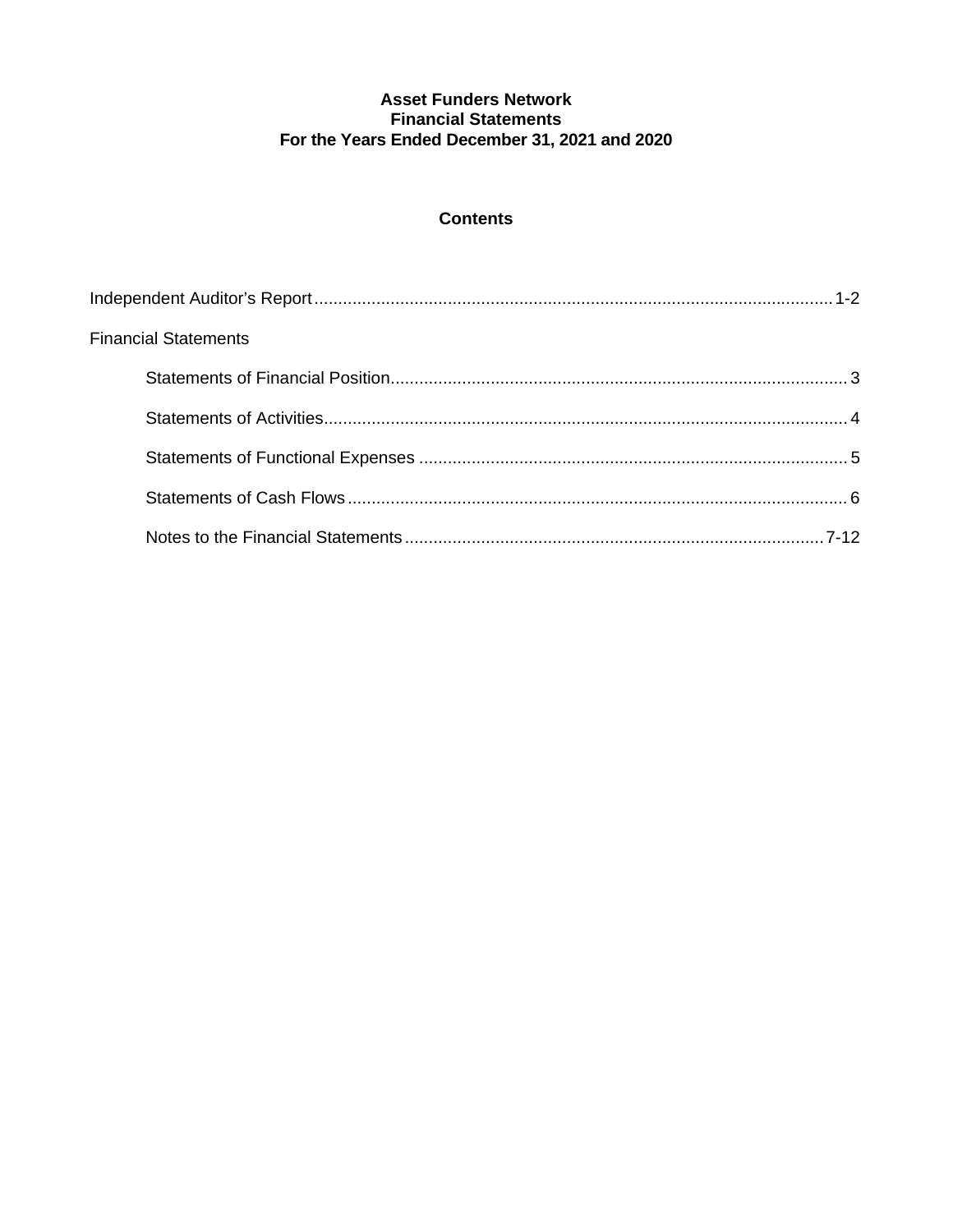



A D V I S O R S

INDEPENDENT AUDITOR'S REPORT

To the Board of Directors of Asset Funders Network

#### **Opinion**

We have audited the accompanying financial statements of Asset Funders Network (a nonprofit organization), which comprise the statements of financial position as of December 31, 2021 and 2020, and the related statements of activities, functional expenses, and cash flows for the years then ended, and the related notes to the financial statements.

In our opinion, the financial statements referred to above present fairly, in all material respects, the financial position of Asset Funders Network as of December 31, 2021 and 2020, and the changes in its net assets and its cash flows for the years then ended in accordance with accounting principles generally accepted in the United States of America.

#### **Basis for Opinion**

We conducted our audits in accordance with auditing standards generally accepted in the United States of America. Our responsibilities under those standards are further described in the Auditor's Responsibilities for the Audit of the Financial Statements section of our report. We are required to be independent of Asset Funders Network and to meet our other ethical responsibilities in accordance with the relevant ethical requirements relating to our audits. We believe that the audit evidence we have obtained is sufficient and appropriate to provide a basis for our audit opinion.

#### **Responsibilities of Management for the Financial Statements**

Management is responsible for the preparation and fair presentation of the financial statements in accordance with accounting principles generally accepted in the United States of America, and for the design, implementation, and maintenance of internal control relevant to the preparation and fair presentation of financial statements that are free from material misstatement, whether due to fraud or error.

In preparing the financial statements, management is required to evaluate whether there are conditions or events, considered in the aggregate, that raise substantial doubt about Asset Funders Network's ability to continue as a going concern within one year after the date that the financial statements are available to be issued.

#### **Auditor's Responsibilities for the Audit of the Financial Statements**

Our objectives are to obtain reasonable assurance about whether the financial statements as a whole are free from material misstatement, whether due to fraud or error, and to issue an auditor's report that includes our opinion. Reasonable assurance is a high level of assurance but is not absolute assurance and therefore is not a guarantee that an audit conducted in accordance with generally accepted auditing standards will always detect a material misstatement when it exists. The risk of not detecting a material misstatement resulting from fraud is higher than for one resulting from error, as fraud may involve collusion, forgery, intentional omissions, misrepresentations, or the override of internal control. Misstatements are considered material if there is a substantial likelihood that, individually or in the aggregate, they would influence the judgment made by a reasonable user based on the financial statements.

-1-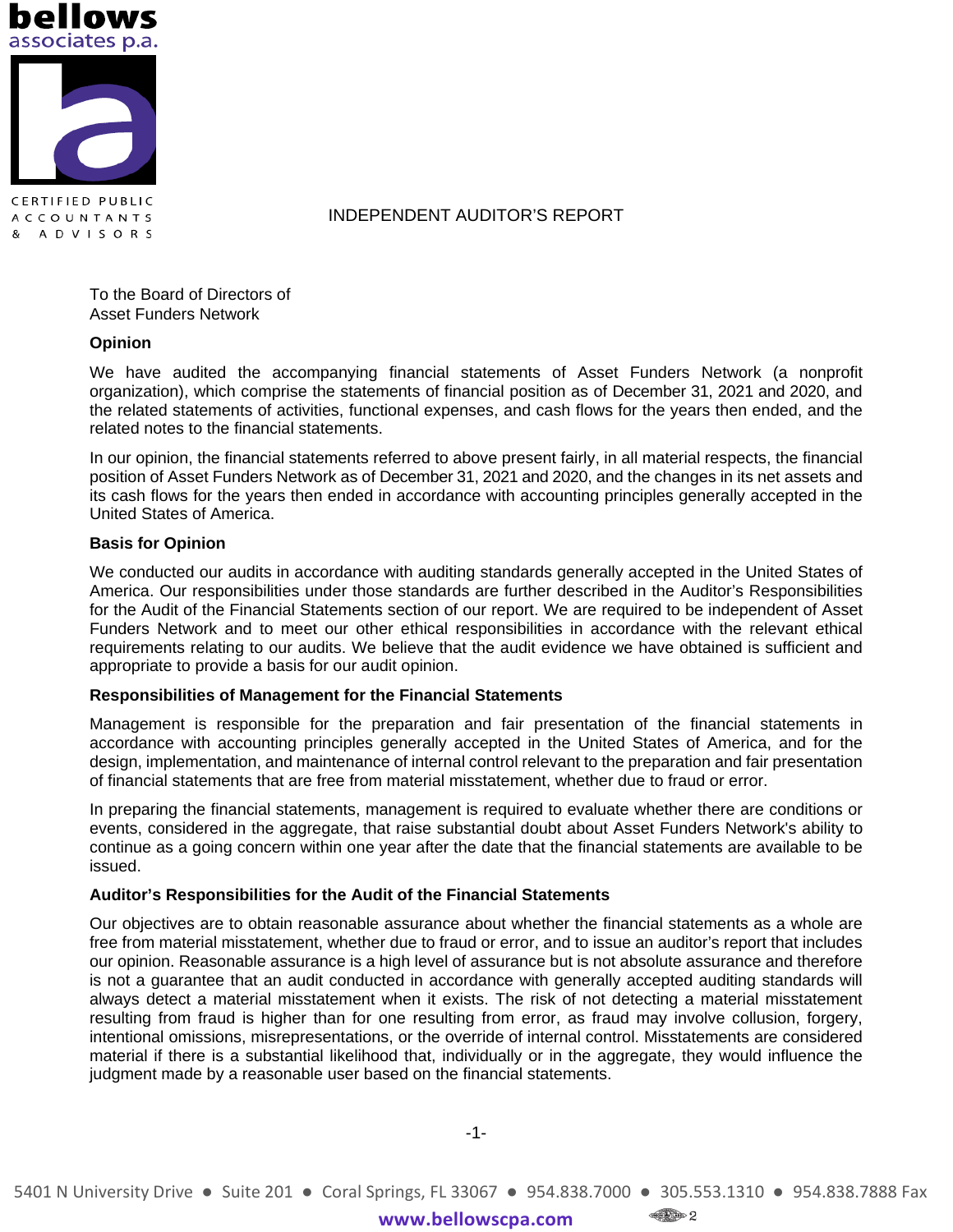In performing an audit in accordance with generally accepted auditing standards, we:

- Exercise professional judgment and maintain professional skepticism throughout the audit.
- Identify and assess the risks of material misstatement of the financial statements, whether due to fraud or error, and design and perform audit procedures responsive to those risks. Such procedures include examining, on a test basis, evidence regarding the amounts and disclosures in the financial statements.
- Obtain an understanding of internal control relevant to the audit in order to design audit procedures that are appropriate in the circumstances, but not for the purpose of expressing an opinion on the effectiveness of Asset Funders Network's internal control. Accordingly, no such opinion is expressed.
- Evaluate the appropriateness of accounting policies used and the reasonableness of significant accounting estimates made by management, as well as evaluate the overall presentation of the financial statements.
- Conclude whether, in our judgment, there are conditions or events, considered in the aggregate, that raise substantial doubt about Asset Funders Network's ability to continue as a going concern for a reasonable period of time.

We are required to communicate with those charged with governance regarding, among other matters, the planned scope and timing of the audit, significant audit findings, and certain internal control related matters that we identified during the audit.

Bellows Associates P.A.

Bellows Associates, P.A. Coral Springs, Florida May 26, 2022

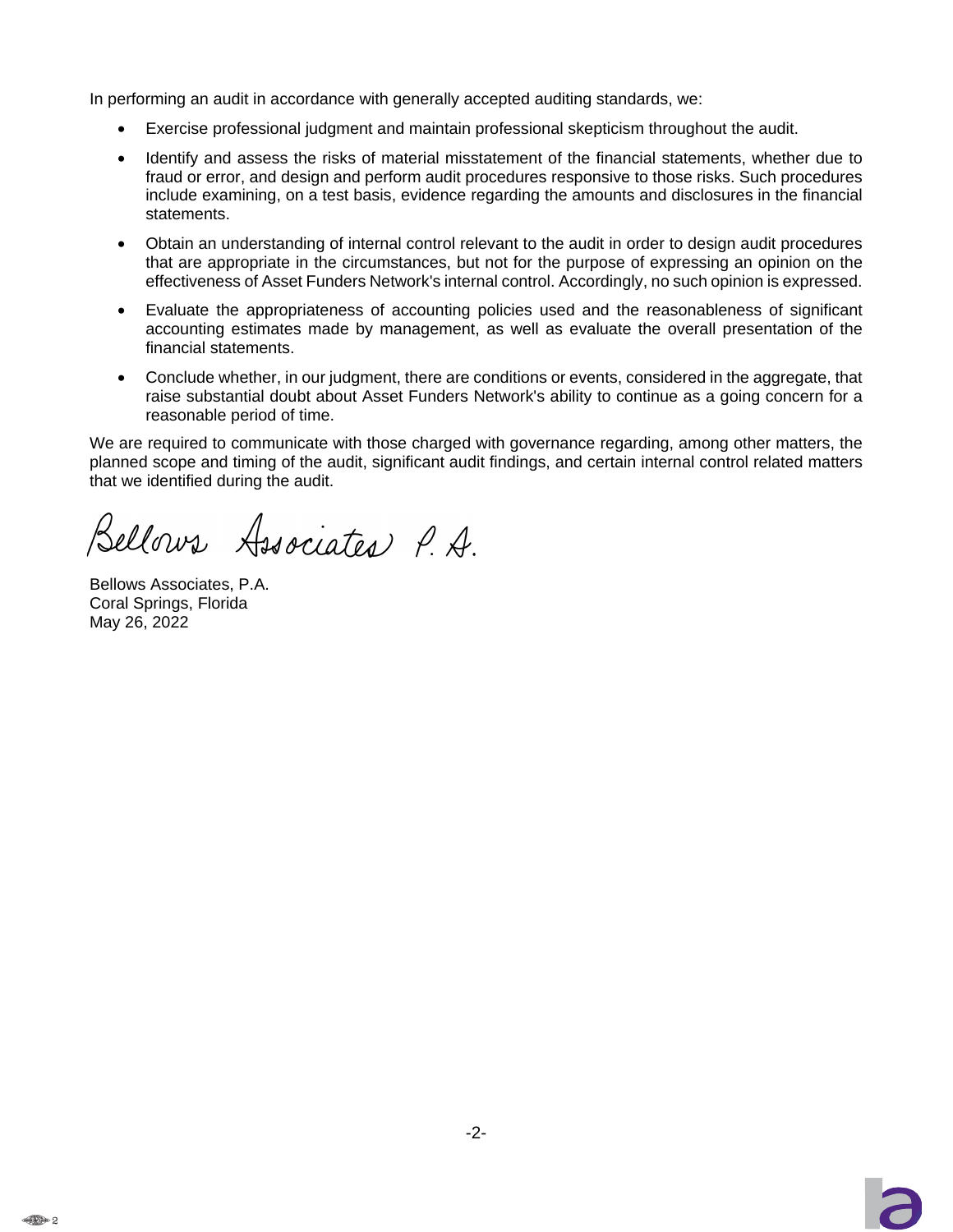# **Asset Funders Network Statements of Financial Position December 31, 2021 and 2020**

# **ASSETS**

|                                                                     |                                   | 2021                          | 2020                         |
|---------------------------------------------------------------------|-----------------------------------|-------------------------------|------------------------------|
| Assets<br>Cash<br>Contributions receivable, net<br>Prepaid expenses | \$                                | 2,294,916<br>327,000<br>4,992 | \$<br>1,406,695<br>1,134,000 |
| <b>Total Assets</b>                                                 | \$                                | 2,626,908                     | \$<br>2,540,695              |
|                                                                     | <b>LIABILITIES AND NET ASSETS</b> |                               |                              |
| Liabilities                                                         |                                   |                               |                              |
| Accounts payable                                                    | \$                                | 19,364                        | \$<br>37,659                 |
| Accrued expenses                                                    |                                   | 54,029                        | 15,800                       |
| <b>Accrued interest</b>                                             |                                   | 6,764                         |                              |
| Note payable                                                        |                                   | 149,900                       | 149,900                      |
| <b>Total Liabilities</b>                                            |                                   | 230,057                       | 203,359                      |
| <b>Net Assets</b>                                                   |                                   |                               |                              |
| Net assets without donor restrictions                               |                                   | 789,146                       | 561,401                      |
| Net assets with donor restrictions                                  |                                   | 1,607,705                     | 1,775,935                    |
| <b>Total Net Assets</b>                                             |                                   | 2,396,851                     | 2,337,336                    |
| <b>Total Liabilities and Net Assets</b>                             | \$                                | 2,626,908                     | \$<br>2,540,695              |

See accompanying notes to the financial statements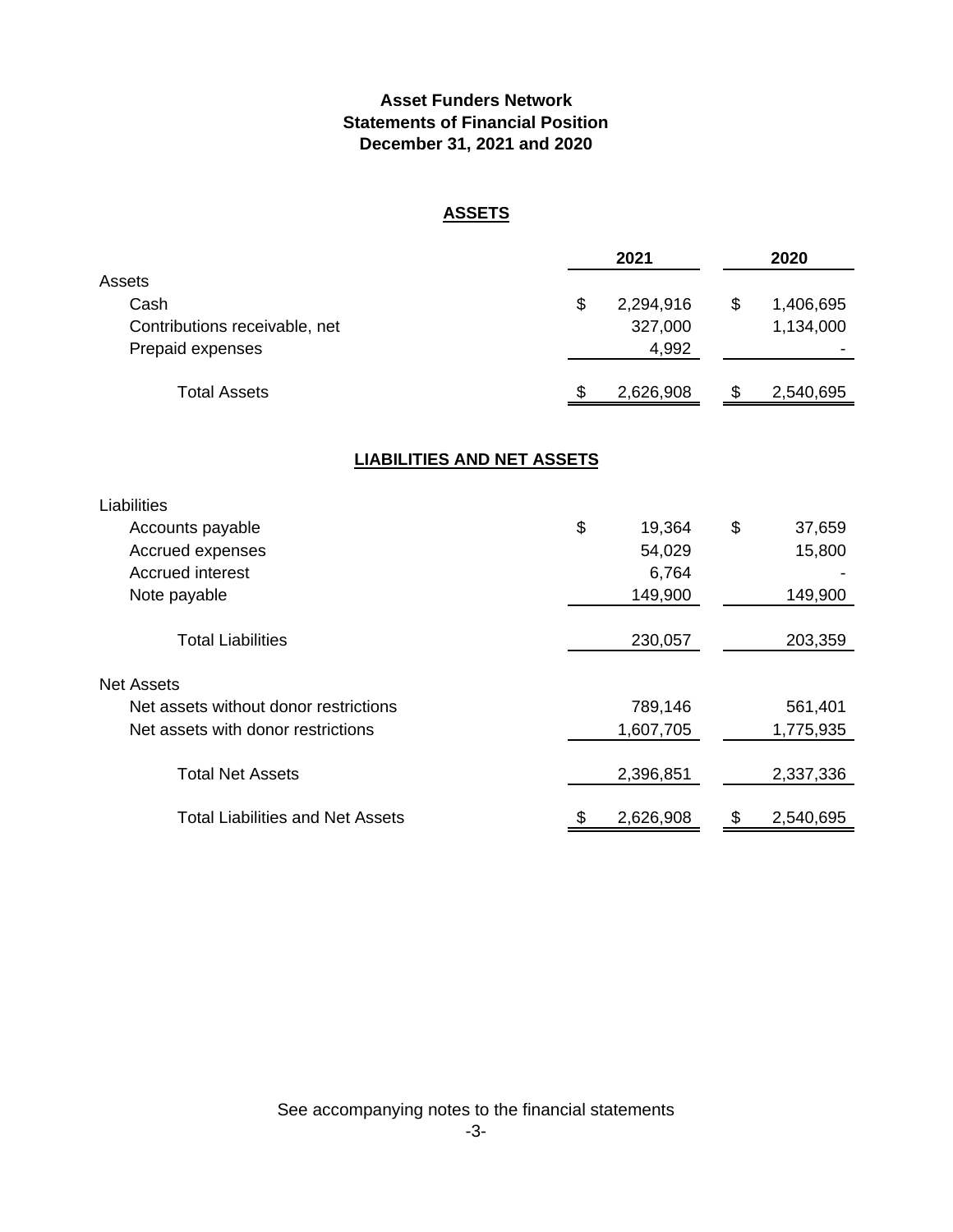# **Asset Funders Network Statements of Activities For the Years Ended December 31, 2021 and 2020**

|                                                       | 2021<br><b>Without Donor</b><br><b>With Donor</b> |    |                      |               |              |
|-------------------------------------------------------|---------------------------------------------------|----|----------------------|---------------|--------------|
|                                                       | <b>Restrictions</b>                               |    | <b>Restrictions</b>  |               | <b>Total</b> |
| Revenues                                              |                                                   |    |                      |               |              |
| Grants and contributions                              | \$<br>506,500                                     | \$ | 1,436,750            | \$            | 1,943,250    |
| Membership revenue                                    | 492,500                                           |    | 106,000              |               | 598,500      |
| Conference fees and sponsorships                      |                                                   |    | 245,000              |               | 245,000      |
| Net assets released from restrictions                 | 1,955,980                                         |    | (1,955,980)          |               |              |
| <b>Total Revenues</b>                                 | 2,954,980                                         |    | (168, 230)           |               | 2,786,750    |
| <b>Expenses</b>                                       |                                                   |    |                      |               |              |
| Program services                                      |                                                   |    |                      |               |              |
| Communications and national projects                  | 694,096                                           |    |                      |               | 694,096      |
| Regions and regional projects                         | 1,396,811                                         |    |                      |               | 1,396,811    |
| Conference                                            | 46,593                                            |    |                      |               | 46,593       |
| Total program services                                | 2,137,500                                         |    |                      |               | 2,137,500    |
| Management and general                                | 447,842                                           |    |                      |               | 447,842      |
| Fundraising                                           | 141,893                                           |    |                      |               | 141,893      |
| <b>Total Expenses</b>                                 | 2,727,235                                         |    |                      |               | 2,727,235    |
| Change in Net Assets                                  | 227,745                                           |    | (168, 230)           |               | 59,515       |
| Net Assets, Beginning of Year                         | 561,401                                           |    | 1,775,935            |               | 2,337,336    |
| Net Assets, End of Year                               | \$<br>789,146                                     | \$ | 1,607,705            | $\frac{1}{2}$ | 2,396,851    |
|                                                       |                                                   |    | 2020                 |               |              |
|                                                       | <b>Without Donor</b>                              |    | <b>With Donor</b>    |               |              |
|                                                       | <b>Restrictions</b>                               |    | <b>Restrictions</b>  |               | Total        |
| Revenues                                              |                                                   |    |                      |               |              |
| Grants and contributions                              | \$<br>733,500                                     | \$ | 2,555,829            | \$            | 3,289,329    |
| Membership revenue                                    | 379,500                                           |    | 65,700               |               | 445,200      |
| Conference fees and sponsorships                      |                                                   |    | 110,000              |               | 110,000      |
| Net assets released from restrictions                 | 1,232,644                                         |    | (1, 232, 644)        |               |              |
| <b>Total Revenues</b>                                 | 2,345,644                                         |    | 1,498,885            |               | 3,844,529    |
| <b>Expenses</b>                                       |                                                   |    |                      |               |              |
| Program services                                      |                                                   |    |                      |               |              |
| Communications and national projects                  | 495,057                                           |    |                      |               | 495,057      |
| Regions and regional projects                         | 919,911                                           |    |                      |               | 919,911      |
| Conference                                            | 16,985                                            |    |                      |               | 16,985       |
| Total program services                                | 1,431,953                                         |    |                      |               | 1,431,953    |
| Management and general                                |                                                   |    |                      |               |              |
|                                                       | 388,508                                           |    |                      |               | 388,508      |
| Fundraising                                           | 106,560                                           |    |                      |               | 106,560      |
| <b>Total Expenses</b>                                 | 1,927,021                                         |    |                      |               | 1,927,021    |
|                                                       |                                                   |    |                      |               | 1,917,508    |
| Change in Net Assets<br>Net Assets, Beginning of Year | 418,623<br>142,778                                |    | 1,498,885<br>277,050 |               | 419,828      |

See accompanying notes to the financial statements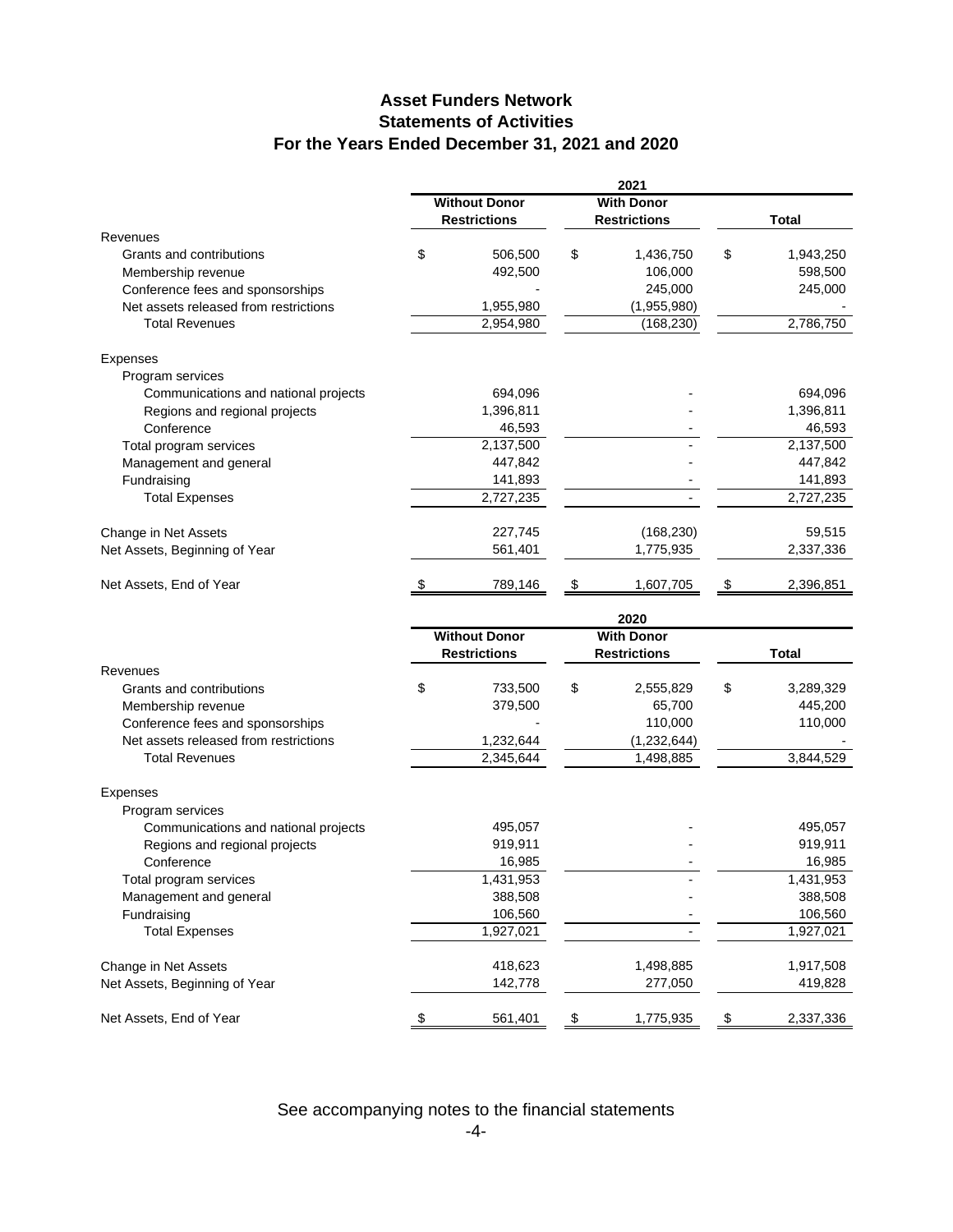# **Asset Funders NetworkStatements of Functional Expenses For the Years Ended December 31, 2021 and 2020**

|                                     |                                 |                       |                          |                         |                   |        |                         | 2021      |             |                          |                    |         |       |           |
|-------------------------------------|---------------------------------|-----------------------|--------------------------|-------------------------|-------------------|--------|-------------------------|-----------|-------------|--------------------------|--------------------|---------|-------|-----------|
|                                     |                                 |                       |                          | <b>Program Services</b> |                   |        |                         |           |             |                          |                    |         |       |           |
|                                     |                                 | <b>Communications</b> |                          | <b>Regions</b>          |                   |        |                         |           |             |                          |                    |         |       |           |
|                                     | and<br><b>National Projects</b> |                       |                          | and                     |                   |        |                         | Total     |             | Management               |                    |         |       |           |
|                                     |                                 |                       | <b>Regional Projects</b> |                         | <b>Conference</b> |        | <b>Program Services</b> |           | and General |                          | <b>Fundraising</b> |         | Total |           |
| Conference and convening production | \$                              | 75                    | \$                       | 7,250                   | \$                | 6      | \$                      | 7,331     | \$          | 66                       | \$                 | 20      | \$    | 7,417     |
| Contracted staff                    |                                 | 376,847               |                          | 750,611                 |                   | 28,964 |                         | 1,156,422 |             | 70,158                   |                    | 9,764   |       | 1,236,344 |
| Employee benefits                   |                                 | 13,144                |                          | 14,823                  |                   | 2,228  |                         | 30,195    |             | 35,131                   |                    | 12,408  |       | 77,734    |
| General and administrative          |                                 | 22,819                |                          | 61,240                  |                   | 3,625  |                         | 87,684    |             | 19,020                   |                    | 5,722   |       | 112,426   |
| Interest                            |                                 | 1,699                 |                          | 3,002                   |                   | 146    |                         | 4,847     |             | 1,455                    |                    | 462     |       | 6,764     |
| Marketing and communication         |                                 | 75,255                |                          | 296,198                 |                   | 610    |                         | 372,063   |             | 6,087                    |                    | 1,934   |       | 380,084   |
| Non-staff researchers               |                                 | 102,387               |                          | 156,250                 |                   |        |                         | 258,637   |             | $\overline{\phantom{a}}$ |                    |         |       | 258,637   |
| Payroll taxes                       |                                 | 6,833                 |                          | 7,376                   |                   | 710    |                         | 14,919    |             | 22,692                   |                    | 8,015   |       | 45,626    |
| Salaries and wages                  |                                 | 95,037                |                          | 96,255                  |                   | 10,304 |                         | 201,596   |             | 293,233                  |                    | 103,568 |       | 598,397   |
| Travel                              |                                 |                       |                          | 3,806                   |                   |        |                         | 3,806     |             |                          |                    |         |       | 3,806     |
| <b>Total Expenses</b>               |                                 | 694,096               |                          | 1,396,811               |                   | 46,593 |                         | 2,137,500 |             | 447,842                  |                    | 141,893 |       | 2,727,235 |

|                                     | <b>Program Services</b>                                  |         |                                                   |         |                   |        |                                  |           |                           |         |                    |         |       |           |
|-------------------------------------|----------------------------------------------------------|---------|---------------------------------------------------|---------|-------------------|--------|----------------------------------|-----------|---------------------------|---------|--------------------|---------|-------|-----------|
|                                     | <b>Communications</b><br>and<br><b>National Projects</b> |         | <b>Regions</b><br>and<br><b>Regional Projects</b> |         |                   |        |                                  |           |                           |         |                    |         |       |           |
|                                     |                                                          |         |                                                   |         | <b>Conference</b> |        | Total<br><b>Program Services</b> |           | Management<br>and General |         |                    |         |       |           |
|                                     |                                                          |         |                                                   |         |                   |        |                                  |           |                           |         | <b>Fundraising</b> |         | Total |           |
| Conference and convening production | \$                                                       | 901     | \$                                                | 6,947   | \$                | 31     | \$                               | 7,879     | \$                        | 702     | \$                 | 193     | \$    | 8,774     |
| Contracted staff                    |                                                          | 327,706 |                                                   | 737,522 |                   | 16,278 |                                  | 1,081,506 |                           | 372,311 |                    | 102.116 |       | 1,555,933 |
| General and administrative          |                                                          | 10,318  |                                                   | 23,878  |                   | 512    |                                  | 34.708    |                           | 11.721  |                    | 3,216   |       | 49,645    |
| Marketing and communication         |                                                          | 33,323  |                                                   | 140,917 |                   | 157    |                                  | 174.397   |                           | 3,587   |                    | 984     |       | 178,968   |
| Non-staff researchers               |                                                          | 121,961 |                                                   | 8,300   |                   | $\,$   |                                  | 130,261   |                           |         |                    |         |       | 130,261   |
| Travel                              |                                                          | 848     |                                                   | 2,347   |                   |        |                                  | 3,202     |                           | 187     |                    | 51      |       | 3,440     |
| <b>Total Expenses</b>               |                                                          | 495,057 | S                                                 | 919,911 | \$                | 16,985 |                                  | 1,431,953 |                           | 388,508 |                    | 106,560 |       | 1,927,021 |

**2020**

See accompanying notes to the financial statements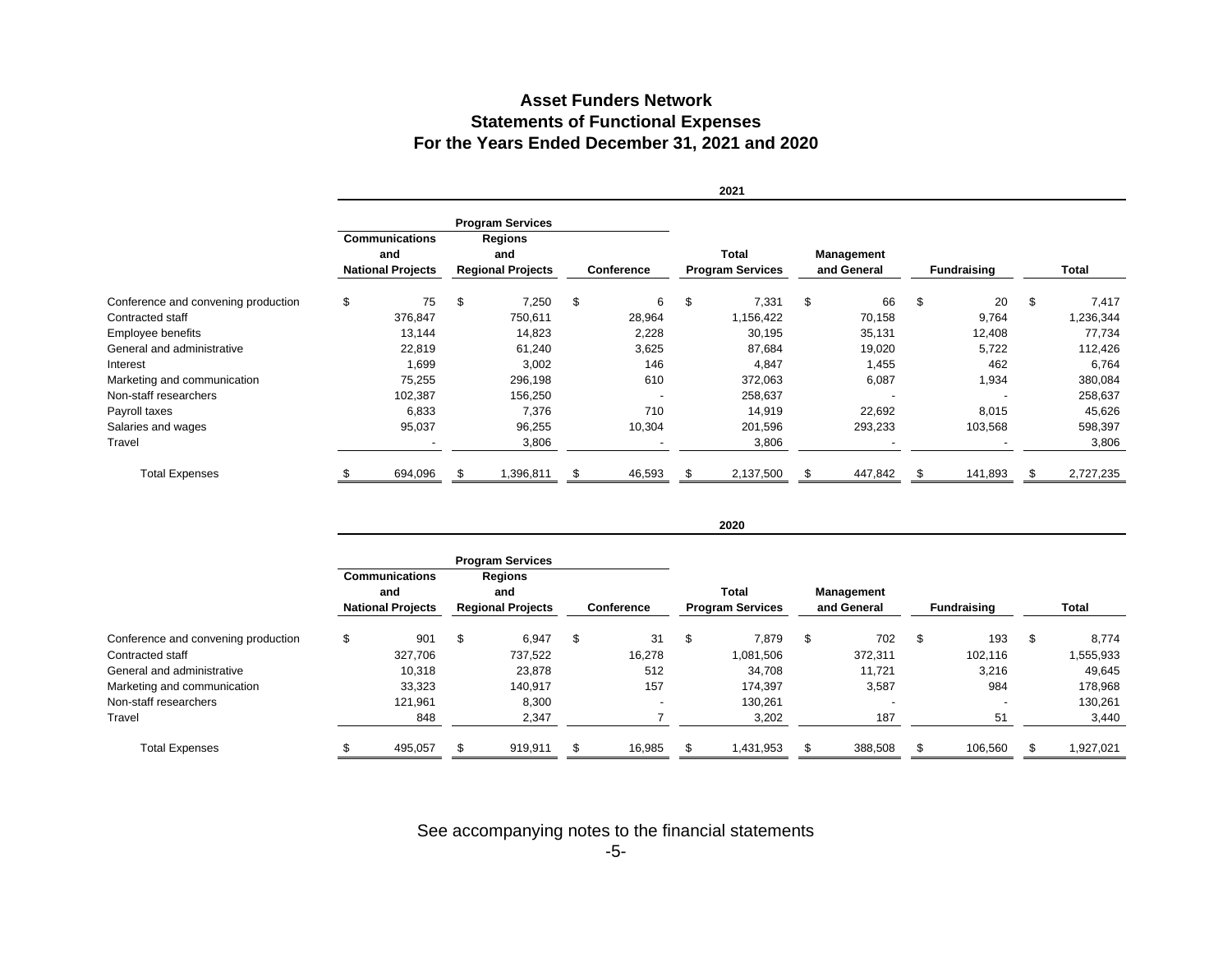# **Asset Funders Network Statements of Cash Flows For the Years Ended December 31, 2021 and 2020**

|                                                                                                                                          | 2021            | 2020 |            |  |
|------------------------------------------------------------------------------------------------------------------------------------------|-----------------|------|------------|--|
| Cash Flows From Operating Activities                                                                                                     |                 |      |            |  |
| Change in net assets                                                                                                                     | \$<br>59,515    | \$   | 1,917,508  |  |
| Adjustments to reconcile change in net assets                                                                                            |                 |      |            |  |
| to net cash provided by operating activities:                                                                                            |                 |      |            |  |
| Increase or decrease in:                                                                                                                 |                 |      |            |  |
| Contributions receivable, net                                                                                                            | 807,000         |      | (797, 787) |  |
| Prepaid expenses                                                                                                                         | (4,992)         |      |            |  |
| Accounts payable                                                                                                                         | (18, 295)       |      | 15,561     |  |
| Accrued expenses                                                                                                                         | 38,229          |      | (35, 575)  |  |
| Accrued interest                                                                                                                         | 6,764           |      |            |  |
| Net cash provided by operating activities                                                                                                | 888,221         |      | 1,099,707  |  |
| Cash Flows From Financing Activities                                                                                                     |                 |      |            |  |
| Proceeds from notes payable                                                                                                              |                 |      | 149,900    |  |
| Net cash provided by financing activities                                                                                                |                 |      | 149,900    |  |
| Net Increase in Cash and Restricted Cash                                                                                                 | 888,221         |      | 1,249,607  |  |
| Cash and Restricted Cash, Beginning of Year                                                                                              | 1,406,695       |      | 157,088    |  |
| Cash and Restricted Cash, End of Year                                                                                                    | \$<br>2,294,916 | \$   | 1,406,695  |  |
| Supplemental disclosure:<br>As of December 31, 2021 and 2020, the amounts included in<br>cash and restricted cash include the following: |                 |      |            |  |
| Cash - operations                                                                                                                        | \$<br>992,211   | \$   | 737,760    |  |
| Donor restricted cash                                                                                                                    | 1,302,705       |      | 668,935    |  |
| Total cash and restricted cash                                                                                                           | \$<br>2,294,916 | \$   | 1,406,695  |  |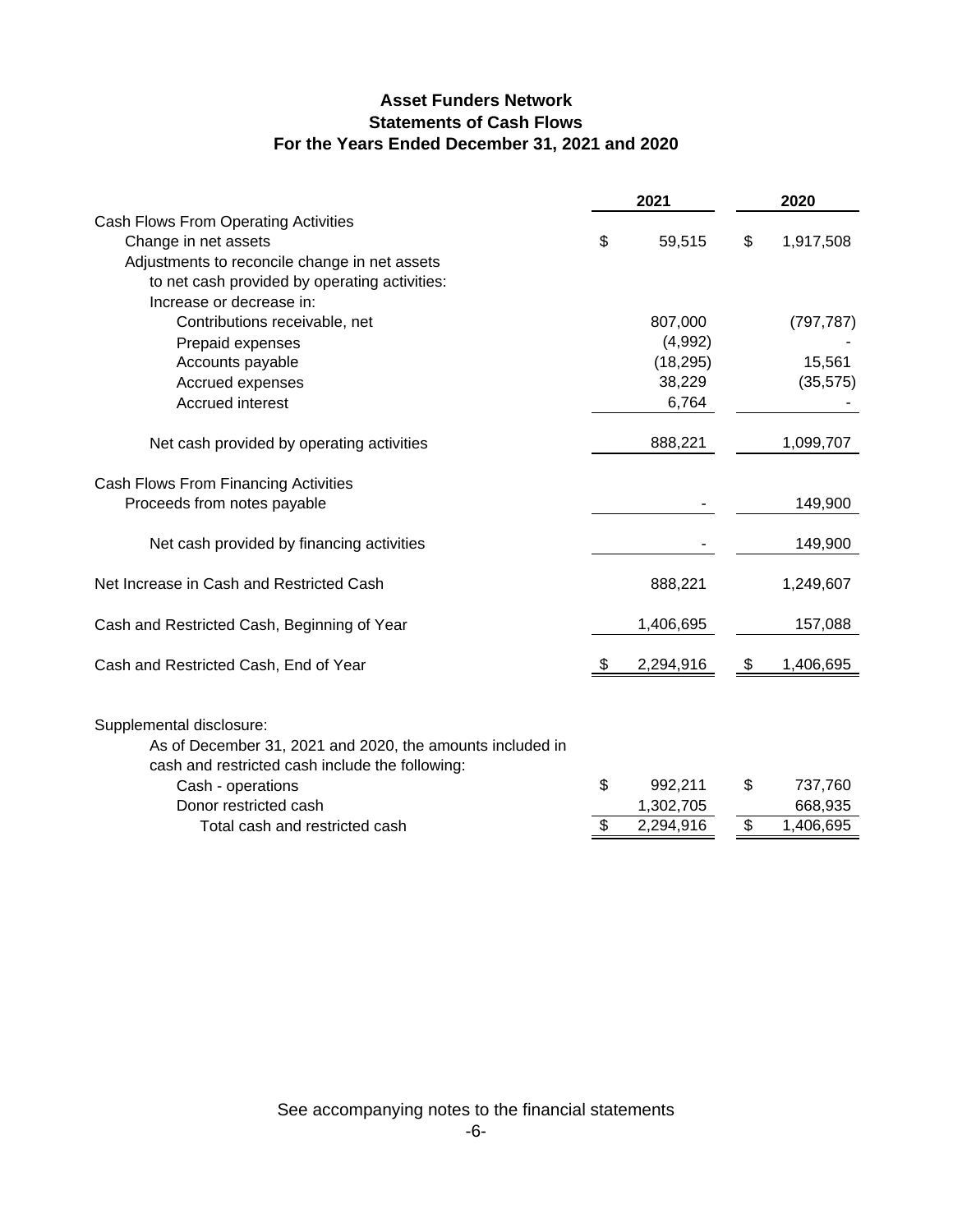### **NOTE 1 – Organization and Summary of Significant Accounting Policies**

#### **Organization**

Asset Funders Network (the Organization) was established and incorporated in the State of Illinois on June 4, 2018, and designated as an organization exempt under Internal Revenue Code (IRC) Section 501(c)(3) on March 9, 2019, for the exclusive purpose to present research and best practices that support investments and efforts to increase the economic stability, financial capability, and prosperity of low and middle income individuals and households, including, for such purposes, the making of distributions to organizations that qualify as exempt organizations under section 501(c)(3) of the IRC, or the corresponding section of any future federal tax code.

The Organization has 131 members and offers the following membership types: standard, national supporter, regional supporter, and conference sponsorship. Member contributions are expended on the following programs:

- i. *Communications and National Projects* Broad focus initiatives to building economic wellbeing for low- and middle-income people.
- ii. *Regions and Regional Projects* Connect grantmakers and colleagues in nonprofit, public, and private sectors to facilitate collaboration to maximize their impact on individual, family, and community wealth in a targeted region.
- iii. *Conference* Build awareness of key issues, promising approaches and timely, relevant research to support strategic and impactful investments.

#### Financial Statement Presentation

The financial statements have been prepared in conformity with accounting principles generally accepted in the United States of America (GAAP). The Organization reports information regarding its financial position and activities according to two classes of net assets: net assets without donor restrictions and net assets with donor restrictions.

Net assets without donor restrictions: Net assets that are not subject to donor-imposed restrictions and may be expended in accordance with the allowable objectives of the Organization.

Net assets with donor restrictions: Net assets subject to stipulations by donors and grantors. Some restrictions are temporary in nature and will be met by actions of the Organization or by the passage of time. Other restrictions are perpetual in nature, and funds must be maintained in perpetuity. Donor restrictions are related to specified use or time restrictions that will be satisfied within one to two years of the statements of financial position date. See Note 3.

#### Use of Estimates

The preparation of financial statements in conformity with GAAP requires management to make estimates and assumptions that affect the reported amounts of assets and liabilities and disclosure of contingent assets and liabilities at the date of the financial statements and the reported amounts of revenues and expenses during the reporting period. Actual results could differ from those estimates.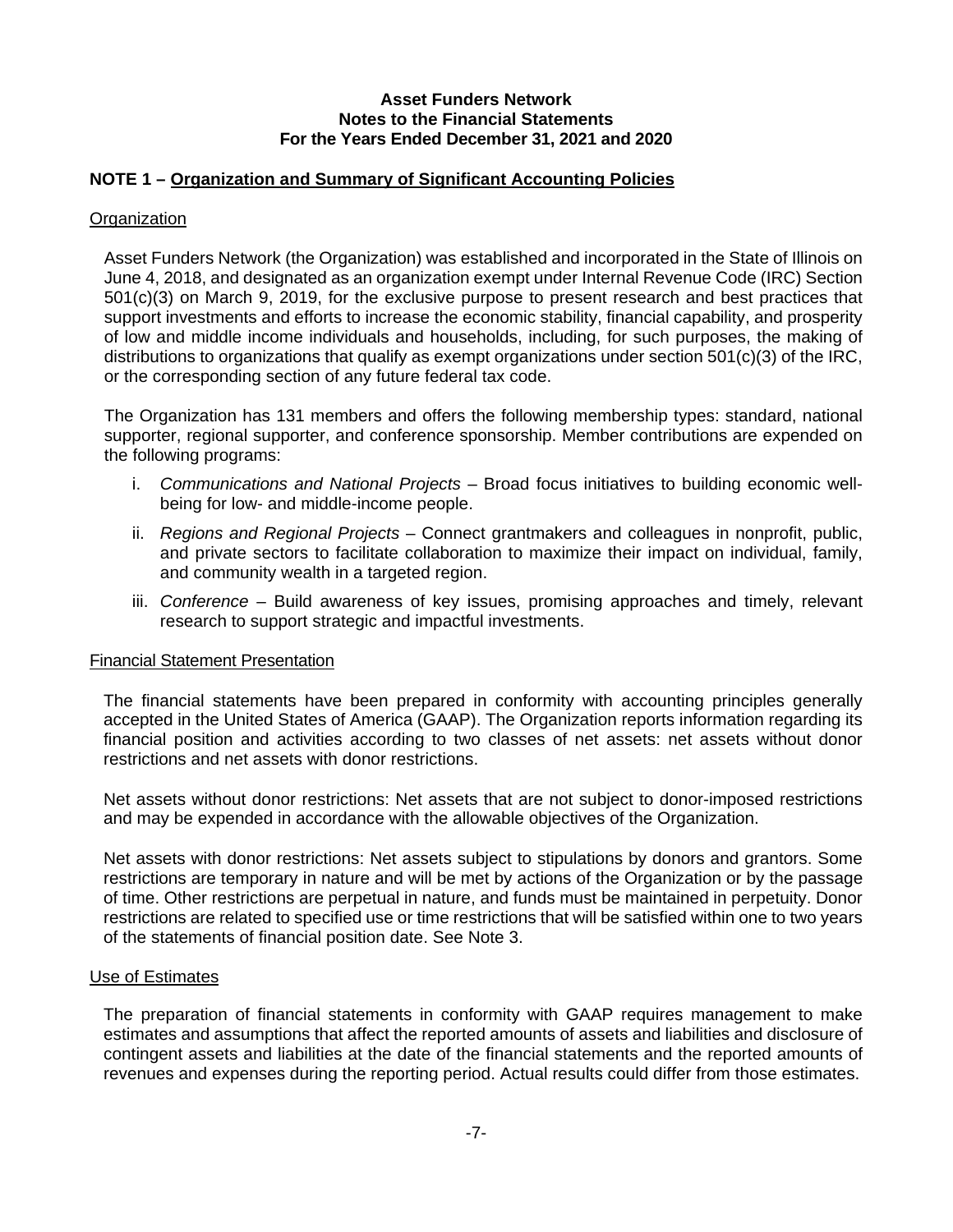### **NOTE 1 – Organization and Summary of Significant Accounting Policies (continued)**

#### Cash, Cash Equivalents, and Restricted Cash

The Organization considers investment instruments purchased with an original maturity of three months or less to be cash equivalents. The carrying amounts approximate fair value because of the short maturity of those instruments. There were no cash equivalents as of December 31, 2021 and 2020.

#### Functional Expenses

The costs of program and supporting service activities have been summarized on a functional basis in the statements of activities. The statement of functional expenses presents the natural classification detail of expenses by function. Accordingly, certain costs have been allocated among the program and supporting services benefited.

The financial statements report certain categories of expenses that are attributed to more than one program or supporting function. Therefore, expenses require allocation on a reasonable basis that is consistently applied. Expenses related to contracted and salaried staff, non-staff researchers and travel are allocated based on estimates of time and effort. The remaining expenses are allocated based on direct use by each program or supporting function. Such estimates are determined by management.

#### Revenue Recognition

#### *Grants and Contributions*

Revenue from grants and contracts, that are considered to be with donor restrictions, are recorded in the statements of activities under grants and contributions and are recognized as qualifying expenses are incurred under agreement or stipulated time restriction has elapsed. When a donor's conditions are satisfied, that is, when a stipulated time restriction ends or the purpose of the restriction is accomplished, these donor restricted amounts are reclassified to without donor restriction and reported in the statements of activities as net assets released from restrictions.

For the year ended December 31, 2020, the Organization received an Economic Injury Disaster Loan (EIDL) advance of \$10,000 from the Small Business Administration (SBA) which is not required to be repaid. The EIDL advance is recognized as grant revenue on the statement of activities.

#### *Contributions Receivable*

Unconditional contributions receivable expected to be received within one year and are recorded at their net realizable value. Unconditional contributions receivable due beyond one year are stated at net present value of the estimated cash flows using the risk-free interest rate at the time the pledges or contributions were made. The Organization estimates an allowance for doubtful accounts based on an analysis of and communications with specific donors regarding the donor's likelihood to pay. As of December 31, 2021 and 2020, the Organization has established an allowance for doubtful accounts of \$17,500 and \$0, respectively. As of December 31, 2021 and 2020, net contributions receivable with donor restrictions were approximately \$267,500 and \$1,081,500, respectively.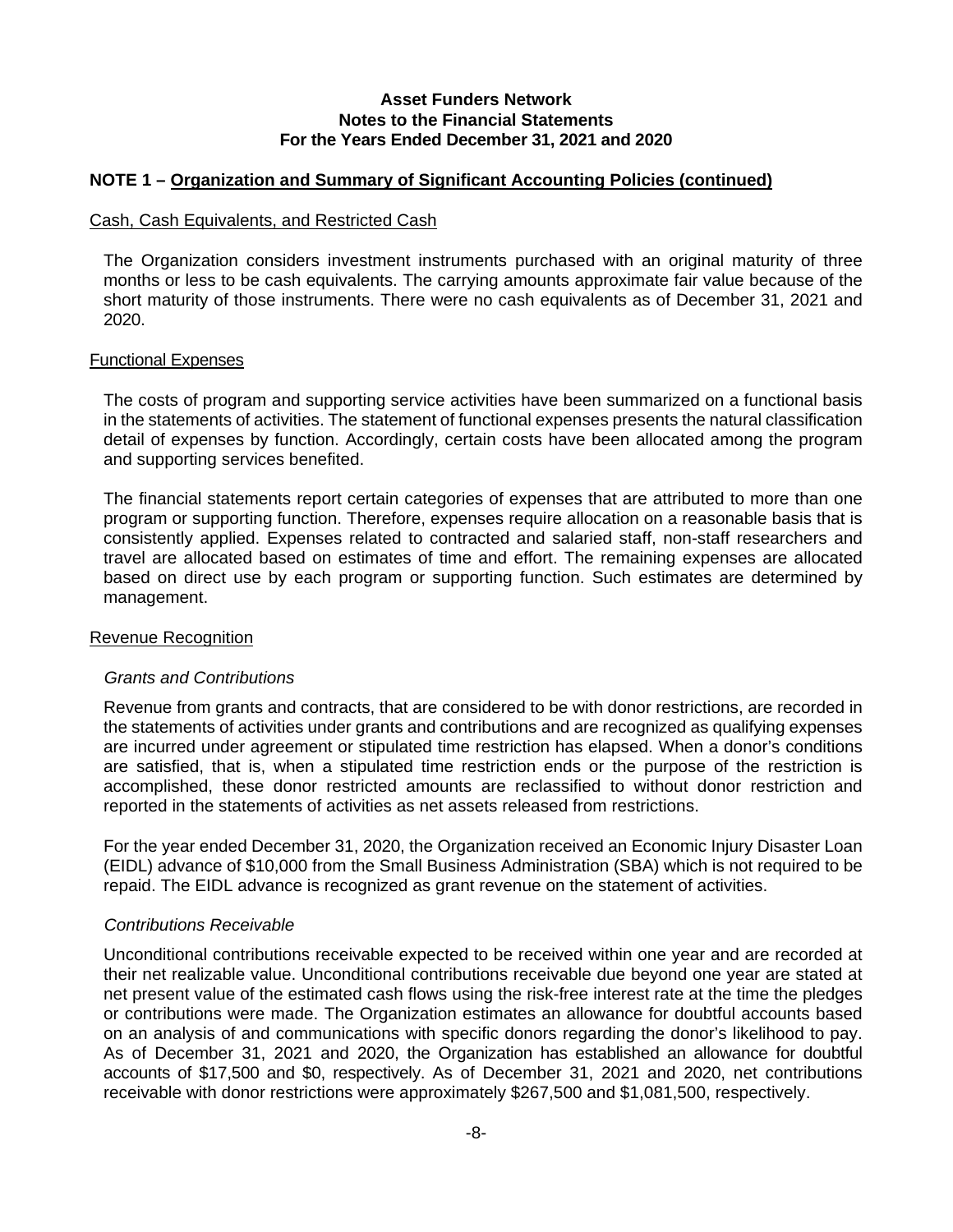### **NOTE 1 – Organization and Summary of Significant Accounting Policies (continued)**

#### Revenue Recognition (continued)

#### *Membership Revenue*

Membership revenue is recognized when an organization commits to join or continue the Organization membership, generally indicated by its dues payment. Dues are considered unconditional contributions and are recognized without restriction in the corresponding year for which the contribution is made. Dues contributions that are specifically assigned by the member for a subsequent period are considered with donor restriction until that period occurs at which time the restriction is released. As of December 31, 2021 and 2020, membership dues contributions receivable with donor restrictions were approximately \$37,500 and \$25,500, respectively.

#### *Conference Fees and Sponsorships*

The Organization presents webinars and holds local and national convenings to provide members the following resources and benefits:

- i. Inform Discover best practices, promising innovations, and actionable roles for funders and financial institutions through AFN's original research, webinars, and local and national convenings;
- ii. Connect Develop and expand national and regional networks with peer learning as well as cross-sector, aligned and collaborative efforts;
- iii. Influence Engage with peers and public and private stakeholders in frank, issue-based discussions addressing policy and practice to foster systemic change;
- iv. Build Amplify impact and support the growth of scalable strategies to advance the movement to close the wealth inequities.

Conference fees and sponsorships performance obligations, which are participation based for each event, are satisfied at the point in time at which each event and webinar is concluded. Revenue is recognized upon completion of distinct performance obligations in the same accounting period in which each specific performance obligation is met.

#### Income Taxes

The Organization is exempt from federal income tax under Section 501(c)(3) of the IRC. The Organization is annually required to file *Return of Organization Exempt from Income Tax* (Form 990) with the IRS. The Organization believes that it has appropriate support for any tax positions taken, and as such, does not have any uncertain tax positions that are material to the financial statements.

#### Date of Management's Review

Management has evaluated subsequent events through May 26, 2022, which is the date the financial statements were available to be issued.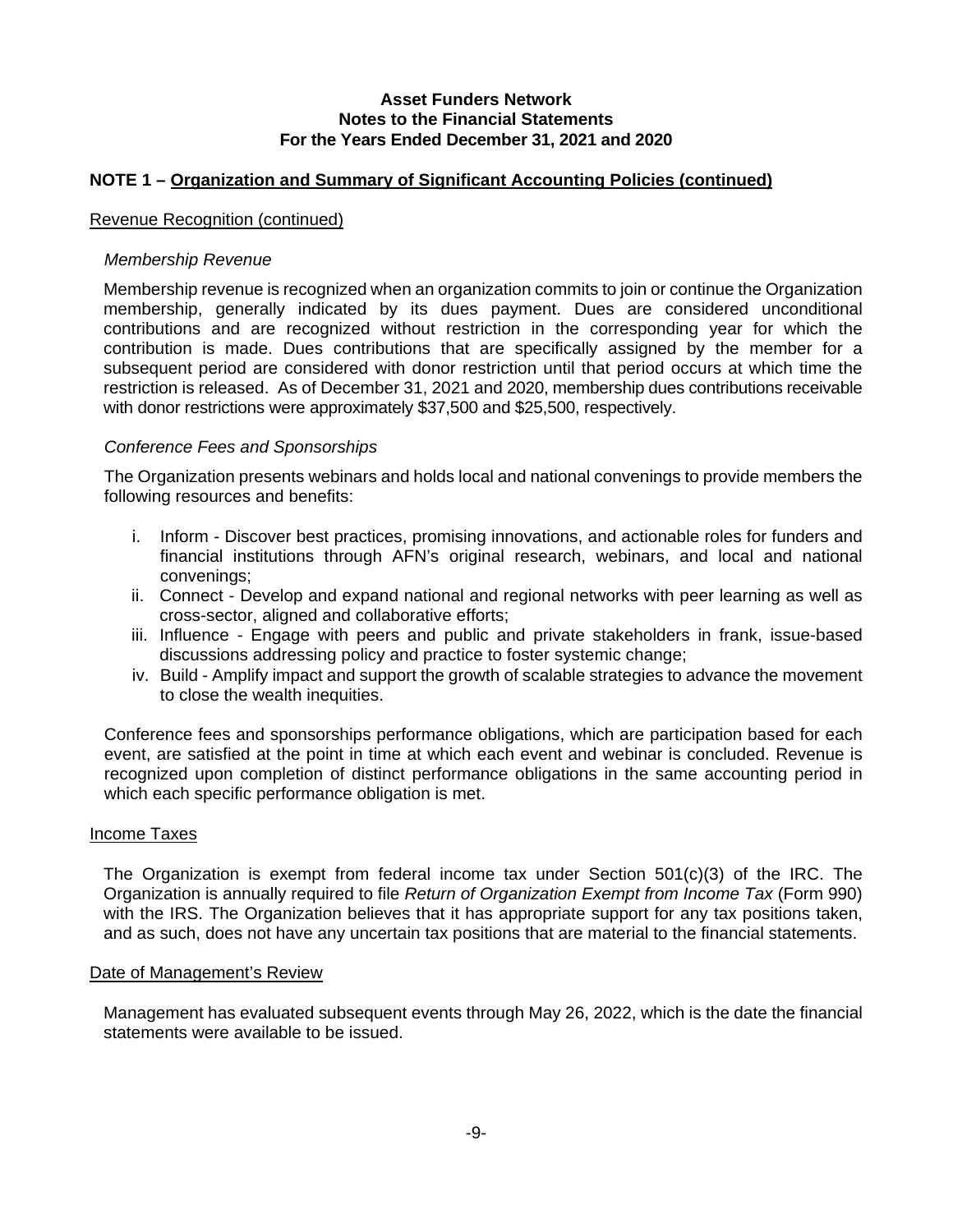## **NOTE 2 – Contributions Receivable**

The Organization anticipates collection of contributions receivable, net as follows:

|                                       | 2021         | 2020 |           |  |
|---------------------------------------|--------------|------|-----------|--|
| One year or less                      |              |      |           |  |
| Without donor restrictions            | \$<br>32,000 | \$   | 27,000    |  |
| Restricted to particular use          | 10,000       |      | 776,500   |  |
| Restricted to passage of time         | 272,500      |      | 125,500   |  |
| One to five years                     |              |      |           |  |
| Restricted to particular use          |              |      | 10,000    |  |
| Restricted to passage of time         | 30,000       |      | 195,000   |  |
|                                       | 344,500      |      | 1,134,000 |  |
| Less: Allowance for doubtful accounts | (17,500)     |      |           |  |
|                                       |              |      |           |  |
| Contributions receivable, net         | 327,000      |      | 1,134,000 |  |

## **NOTE 3 – Net Assets With Donor Restrictions**

Net assets with donor restrictions are available for the following purposes or periods as of December 31, 2021 and 2020:

|                                          |    | 2021      | 2020            |
|------------------------------------------|----|-----------|-----------------|
| Specified use restrictions:              |    |           |                 |
| Regional projects                        | \$ | 363,160   | \$<br>362,015   |
| Case studies                             |    | 596,975   | 648,220         |
| Conference                               |    | 266,570   | 90,000          |
| Time restrictions:                       |    |           |                 |
| General use                              |    | 275,000   | 610,000         |
| Membership                               |    | 106,000   | 65,700          |
|                                          |    |           |                 |
| Total net assets with donor restrictions | ደ  | 1,607,705 | \$<br>1,775,935 |
|                                          |    |           |                 |

## **NOTE 4 – Note Payable**

On June 10, 2020, the Organization entered into an agreement with the SBA to obtain an EIDL in the amount of \$150,000 net of a \$100 fee. The EIDL is designed to provide economic relief to businesses experiencing temporary loss of revenue during the COVID-19 crisis. On June 24, 2020, SBA disbursed the EIDL in the full amount to the Organization. The loan is collateralized by the Organization's assets. The EIDL has a term of thirty years and an interest rate of 2.75%. Loan principal and interest payments are deferred for the first twenty-four months from the date of the note, after which, the Organization must pay \$641 a month. As of December 31, 2021 and 2020, the outstanding loan principal balance was \$149,900 for each year.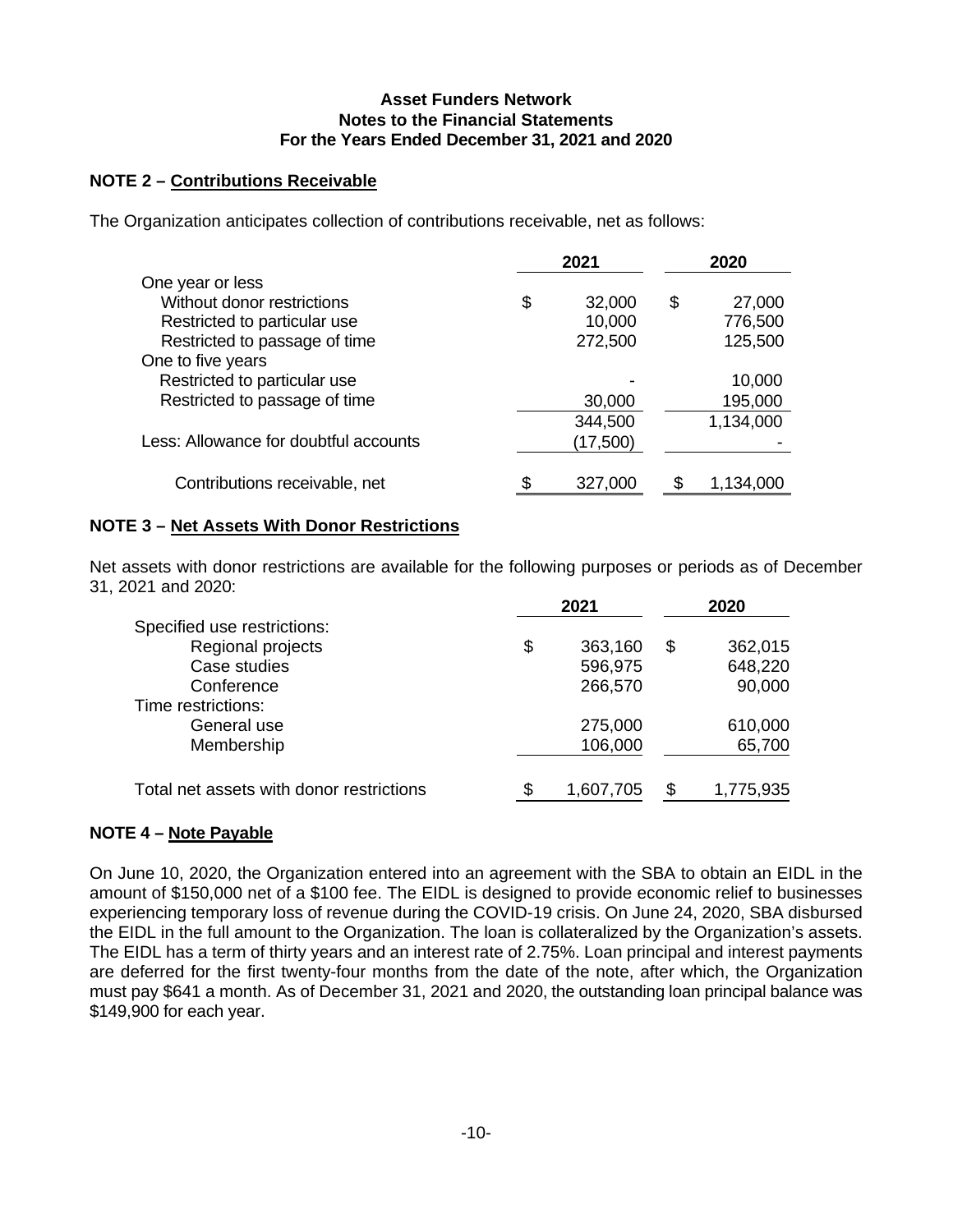# **NOTE 4 – Note Payable (continued)**

Maturities of the Organization's note payable in each of the next five years and thereafter are as follows:

| December 31,      |               |
|-------------------|---------------|
| 2022              | \$<br>2,097   |
| 2023              | 3,673         |
| 2024              | 3,776         |
| 2025              | 3,881         |
| 2026              | 3,989         |
| <b>Thereafter</b> | 132,484       |
|                   |               |
| Total             | \$<br>149,900 |

For the year ended December 31, 2021 and 2020, interest expense was \$6,764 and \$0, respectively.

## **NOTE 5 – Employee Retirement Plan**

In March 2021, the Organization began offering a 401(k) plan in which eligible employees are entitled to become participants of the plan from date of hire. The Organization remits nonelective contributions of 5% of the participating employee's annual earnings. For the years ended December 31, 2021 and 2020, employer nonelective contributions amounted to \$32,199 and \$0, respectively.

## **NOTE 6 – Liquidity and Availability of Funds**

The Organization has \$1,014,211 and \$764,760 of financial assets available within one year of December 31, 2021 and 2020, respectively, to meet cash needs for general operating purposes, consisting of cash of \$992,211 and \$737,760 and contributions receivable of \$22,000 and \$27,000, respectively. None of these amounts are subject to donor or other contractual restrictions that make them unavailable for general expenditure within one year of December 31, 2021 and 2020.

The Organization manages operating liquidity primarily through budgeted monthly cash inflows and outflows. Cash inflows are estimated based on current membership and secured grant funding. Cash outflows are planned accordingly to not exceed those expected inflows.

## **NOTE 7 – Current Vulnerability Due to Certain Concentrations**

The Organization's primary source of revenue is from grants and contributions received from individuals, foundations and corporations located across the country. The ability of certain donors to continue providing support may be dependent upon current and future overall economic conditions and the continued performance of the Organization in meeting the needs of such donors. Management believes it has the resources to continue its programs indefinitely, however, its ability to do so, and the extent to which it continues, may be dependent on the above factors.